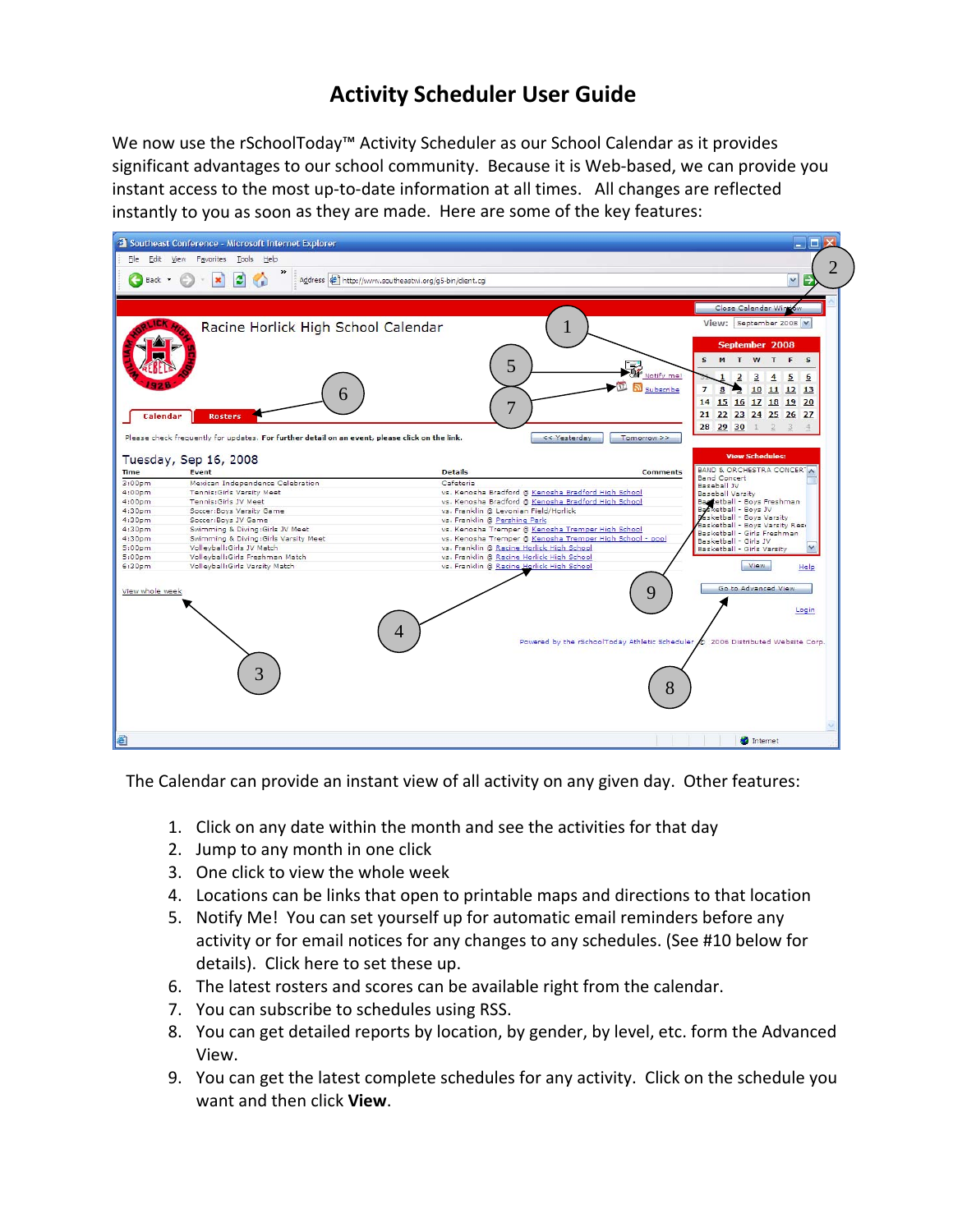Notes about View Schedules (item #9):

- a. You can also hold down the control key and click all the schedules you want to see, then click the **View** button. For Mac users it is the open‐Apple key.
- b. If you have a pop‐up blocker on your computer, the first time you try to view a schedule, it may not open up. You will need to allow pop‐ups from this site. With most blockers, closing the window that says "loading…" generally shows you a light yellow bar across the top of the screen that notifies you of the pop‐up being blocked. If there is no immediate choice in that bar to "always allow pop‐ups from this site," you can usually right‐click on that yellow bar and then choose "always allow pop-ups from this site." This is a one‐time set‐up. If you still can't view schedules, please consult with someone who knows how to use the specific pop-up blocker you have.

#### **When viewing Schedules:**

|                                                                                                                                              |                                |            | <sup>2</sup> http://www.lakeconference.org - Calendar Report - Microsoft Internet Explorer | 10<br>$\Box$ $\Box$ $\times$                                                                      |  |  |
|----------------------------------------------------------------------------------------------------------------------------------------------|--------------------------------|------------|--------------------------------------------------------------------------------------------|---------------------------------------------------------------------------------------------------|--|--|
|                                                                                                                                              |                                |            | Lakeville North                                                                            | $\Pi$ a<br>Subscribe<br>Email this<br>Close<br>Print<br>Download<br>Change View: Date condensed M |  |  |
| Date                                                                                                                                         | <b>Type</b>                    | Time       | Opponent                                                                                   | Location                                                                                          |  |  |
|                                                                                                                                              | Baseball Boys Varsity Schedule |            | (as of 07-28-08)                                                                           |                                                                                                   |  |  |
| $06 - 12 - 08$                                                                                                                               | State Tournament TBD           |            | Away vs. MSHSL                                                                             | Midway Stadium                                                                                    |  |  |
| $06 - 13 - 08$                                                                                                                               | <b>State Finals</b>            | <b>TBD</b> | Away vs. MSHSL                                                                             | Midway Stadium                                                                                    |  |  |
| $04 - 02 - 09$                                                                                                                               | Game                           | 4:15PM     | Away vs. Apple Valley                                                                      | Apple Valley H.S.                                                                                 |  |  |
| $04 - 06 - 09$                                                                                                                               | Bye                            | <b>TBD</b> |                                                                                            |                                                                                                   |  |  |
| $04 - 08 - 09$                                                                                                                               | Game                           | 4:15PM     | Kennedy                                                                                    | 13<br>Lakeville North                                                                             |  |  |
| $04 - 09 - 09$                                                                                                                               | Game                           | 4:15PM     | Away vs. Chaska                                                                            | Athletic Park - C                                                                                 |  |  |
| $04 - 13 - 09$                                                                                                                               | Game                           | 4:15PM     | Eagan High School                                                                          | Lakeville North<br>14                                                                             |  |  |
|                                                                                                                                              | Game                           | 4:15PM     | Away vs. Burnsville Senior High School                                                     | Alimagnate Park                                                                                   |  |  |
|                                                                                                                                              | Game                           | 4:15PM     | Eden Prairie                                                                               | Lakeville North                                                                                   |  |  |
|                                                                                                                                              |                                | 4:15PM     | Away vs. Jefferson                                                                         | Dred Scott Fields                                                                                 |  |  |
|                                                                                                                                              | Game                           |            | Eastview                                                                                   | Lakeville North                                                                                   |  |  |
|                                                                                                                                              | Game                           | 4:15PM     |                                                                                            | Lakeville North                                                                                   |  |  |
|                                                                                                                                              | Game                           | 4:15PM     | Apple Valley                                                                               |                                                                                                   |  |  |
|                                                                                                                                              | Bye                            | TBD.       |                                                                                            |                                                                                                   |  |  |
|                                                                                                                                              | Game                           | 4:15PM     | Rosemount                                                                                  | Lakeville North                                                                                   |  |  |
| $04 - 15 - 09$<br>$04 - 16 - 09$<br>$04 - 20 - 09$<br>$04 - 22 - 09$<br>$04 - 23 - 09$<br>$04 - 27 - 09$<br>$04 - 29 - 09$<br>$04 - 30 - 09$ | Game                           | 4:15PM     | Away vs. Kennedy                                                                           | <b>Haddox Field</b>                                                                               |  |  |

10) You can print schedules rosters, and scores yourself.

11) You can email schedules, rosters, etc. to anyone you want. Emailing schedules sends a link to the latest version of the schedule. It can also attach a file of the schedule to the email but its best not to since the link in these emails is the MOST up‐to‐date and they can always choose to print it after they open the schedule.

12) Click here to Subscribe to schedules via RSS

13) Click here to download schedules to your PDA, Palm, Outlook, iCal, vCal, etc. There are instructions for this on a Help link on the screen.

14) You can use this dropdown to choose various ways to view the schedules. The same is true of Rosters. These include the classic Month view, or a date condensed view with options.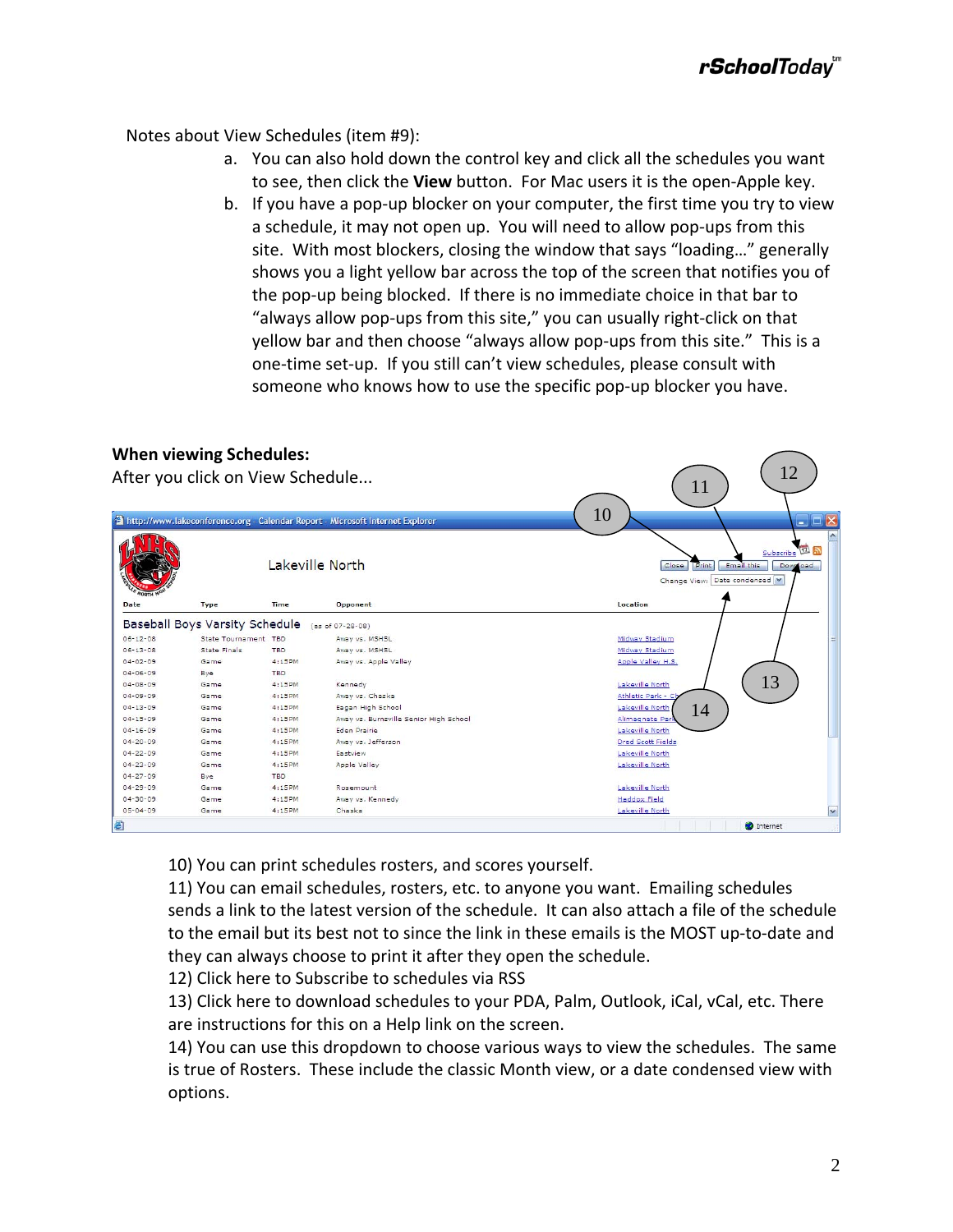# r**School**Today'''

#### **NOTIFY ME! Automatic Email notifications and reminders**.

One of the most helpful features of the Calendar is the "Notify Me" function. If you click "Notify Me" from the main calendar screen (see #5 above), you can choose which activities you want by checking them off on the list on the screen below, then clicking **Continue >>** to move to the next screen. The first screen shows all competitive activities, and the following screen shows all other school activities published on the Calendar including practice schedules if published.

| Notify Me!                     | Screen: $\bigoplus \cdot \bigotimes \cdot \bigoplus \cdot \bigoplus$                                                                                                                                                                                                                                         |
|--------------------------------|--------------------------------------------------------------------------------------------------------------------------------------------------------------------------------------------------------------------------------------------------------------------------------------------------------------|
| << Back to Calendar            | Continue >><br>Returning Users Login Here                                                                                                                                                                                                                                                                    |
| selecting, click Continue.     | Welcome! You can set yourself up to receive automatic email notifications for any activities or changes to activity schedules. Check off any of the<br>activities below that you would like to receive email notifications for schedule changes or to remind you about the start of the event. When finished |
| Adaptive Hockey - MH ALL 10A   | Soccer Boys 9A                                                                                                                                                                                                                                                                                               |
| Alpine Skiing Boys All         | Soccer Boys 9B                                                                                                                                                                                                                                                                                               |
| Alpine Skiing Girls All        | Soccer Boys JV                                                                                                                                                                                                                                                                                               |
| <b>Baseball Boys Varsity</b>   | Soccer Boys Varsity                                                                                                                                                                                                                                                                                          |
| Basketball Boys 10A            | Soccer Girls 10A                                                                                                                                                                                                                                                                                             |
| Basketball Boys 9A             | Soccer Girls 9A                                                                                                                                                                                                                                                                                              |
| Basketball Boys 9B             | Soccer Girls 9B                                                                                                                                                                                                                                                                                              |
| Basketball Boys JV             | Soccer Girls JV                                                                                                                                                                                                                                                                                              |
| <b>Basketball Boys Varsity</b> | <b>Soccer Girls Varsity</b>                                                                                                                                                                                                                                                                                  |

Then, click **Continue >>** to get to this screen:

|                                        | SchoolToday Calendar - Microsoft Internet Explorer                                                                                                                             |                                                                 |                    |
|----------------------------------------|--------------------------------------------------------------------------------------------------------------------------------------------------------------------------------|-----------------------------------------------------------------|--------------------|
| File<br>Edit View Favorites Tools Help |                                                                                                                                                                                |                                                                 |                    |
| e)<br><b>Back</b>                      | Address   http://www.mplscity.org/g5-bin/client.cgi                                                                                                                            |                                                                 | $\checkmark$<br>Go |
|                                        | Southwest High School Calendar                                                                                                                                                 |                                                                 |                    |
| Notify<br>Me!                          | << Back to Calendar<br><< Back one Screen                                                                                                                                      | Screen: $\bigcirc$ $\cdot$ 2 $\cdot$ 3 $\cdot$ 4<br>Continue >> |                    |
|                                        |                                                                                                                                                                                |                                                                 |                    |
| When finished, please click Continue.  | Below are the activities you have chosen. Now, please select when you would like to receive automatic email notifications for these activities.<br><b>Send Email Reminders</b> | <b>Also Notify me with</b>                                      |                    |
| <b>Activity Name</b>                   | <b>Before Each Activity</b>                                                                                                                                                    | all Schedule Changes                                            |                    |
| Baseball Boys 9                        | 4 hours<br>v                                                                                                                                                                   | $\overline{\mathbf{v}}$                                         |                    |
| Basketball Girls Varsity               | v<br>4 hours                                                                                                                                                                   | $\blacktriangledown$                                            |                    |
| Soccer Girls Varsity                   | M<br>4 hours                                                                                                                                                                   | $\overline{\mathbf{v}}$                                         |                    |
| <b>Band Concert</b>                    | v<br>1 day                                                                                                                                                                     | $\overline{\mathsf{v}}$                                         |                    |
| <b>IB Testing</b>                      | v<br>2 days                                                                                                                                                                    | $\overline{\mathbf{v}}$                                         |                    |
| Parent Meeting                         | v<br>2 days                                                                                                                                                                    | $\blacktriangledown$                                            |                    |
| Picture Day                            | v<br>1 day                                                                                                                                                                     | $\overline{\mathbf{v}}$                                         |                    |

Choose if and when to get email reminders before each of your chosen activities.

MOST importantly, check off the box for each that says "**Also Notify Me with all Schedule Changes,**" so that you get an instant email anytime someone makes a change to any of these schedules. The email you get will include all the details of the schedule change and will come from "notifications@asmail.rschooltoday.com." Then click **Continue** to add your email address (and a second email if desired), and a password so you can change these settings at will. There is no need to subscribe again next year to each activity – they carry over from year to year.